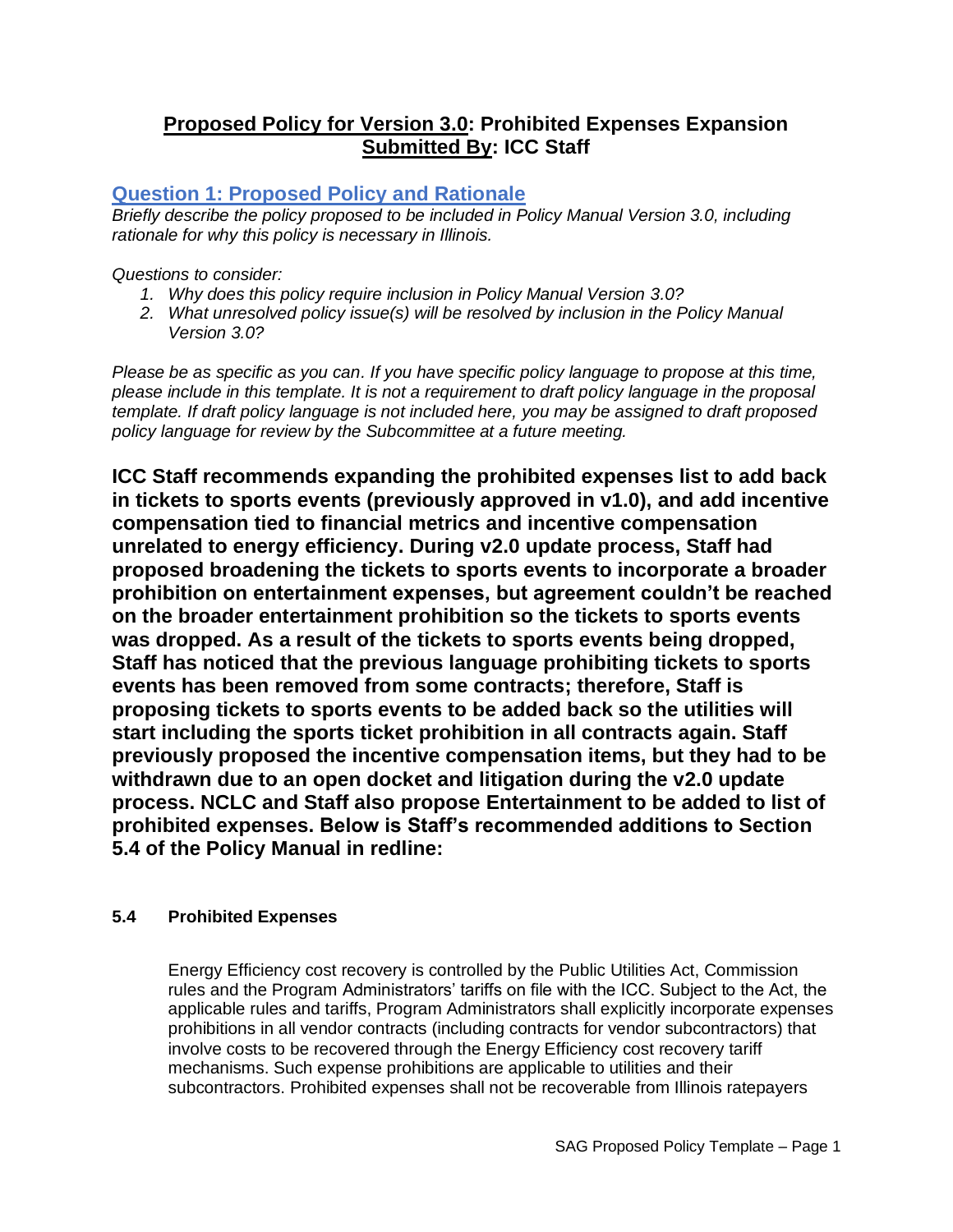through the Energy Efficiency cost recovery tariff mechanisms. Prohibited expenses shall include but shall not be limited to:

- Direct payment for alcoholic beverages; and
- Marketing of the utility name which fails to relate to or reference either in writing, orally or visually, Energy Efficiency Programs, products or services;
- Tickets to sports events;
- Incentive compensation tied to financial metrics:
- Entertainment; and
- Incentive compensation unrelated to Energy Efficiency.

#### **Question 2: Utility Impact**

*Describe whether the proposed policy impacts Illinois gas utilities, electric utilities, or both.* 

**Both.**

### **Question 3: Background Research**

*Provide any background research completed in preparing this template, including source references and links, as applicable.* 

*Questions to consider:*

- *1. Are you aware of other jurisdictions or utilities that address this policy issue?*
- *2. Have any national or regional energy efficiency organizations addressed this policy topic? If so, please provide reports and any other relevant sources.*

**Focus on Energy Policy Manual 2013, POLICY: Costs and Invoices, Section VIII. Specific Non-Allowable Costs on pages 47-48 which includes among other things Entertainment (Costs of amusement, diversion, social activities, ceremonials, and costs relating thereto, such as meals, lodging, rentals, transportation, and gratuities are nonallowable.).**

### **Optional Question 4: Commission Decision**

*Has the Illinois Commerce Commission previously addressed this policy or issue? If so, please provide language and specific citations, including the ICC docket number.*

**Yes.** 

**Incentive compensation tied to financial metrics was addressed in ICC Docket No. 16- 0458 Final Order page 12. "Moreover, Nicor Gas' assertion that Staff's proposed disallowance would have a negative effect on customers is not persuasive. The Commission routinely disallows recovery of incentive compensation costs related to financial goals, and Nicor Gas provides no evidence of a negative impact nor even alleges that such negative impacts have occurred. Nicor Gas has not shown that the contested incentive compensation costs provide tangible benefits to ratepayers. Therefore, Nicor Gas has not provided adequate justification for the Commission to**